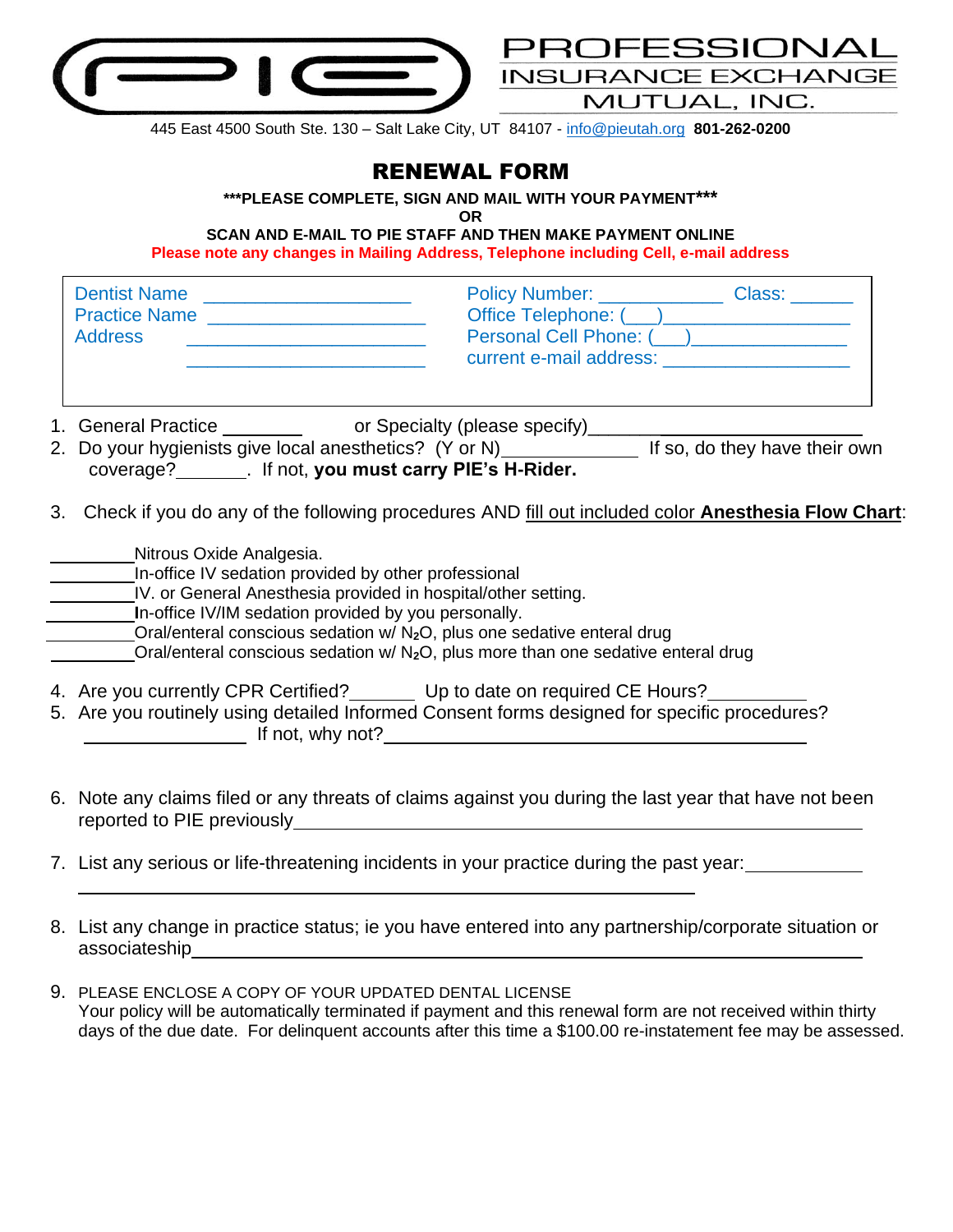- 10. Do you work in the same office with any dentist, or bring in a contracted dentist, partner, or associate who is **not** PIE insured? Yes\_\_\_No\_\_\_ If yes, please attach a copy of your **indemnification contract** – without having this kind of contract in place, you could be named in a lawsuit, and PIE would be forced to charge you up to **\$10,000.00** in surcharge fees. Please contact us and we can help facilitate this process and provide you samples of our latest contract language.
- 11. Do you ever place or restore **F**ull-arch **I**mplant supported **P**rosthodontics? (Overdentures excluded) Yes\_\_No\_

 If Yes, all dentists (specialists excluded) must purchase our **FIP Rider (\$1000)**, and show evidence of taking at least 12 hours CE on the topic of FIPs to be covered for these cases. An alternative to providing proof of CE, members may send a narrative of experience, with supporting x-rays of two successful cases completed.

I CERTIFY THAT THE ABOVE INFORMATION IS TRUE AND CORRECT. I UNDERSTAND THAT ANY FALSE STATEMENTS OR UNLAWFUL ACTS WILL RENDER MY COVERAGE NULL AND VOID. I HEREBY AGREE TO NOTIFY PIE OF ANY CHANGES TO THE ABOVE STATEMENTS WITHIN 30 DAYS. I AUTHORIZE PIE TO RELEASE PERSONALLY IDENTIFIABLE FINANCIAL INFORMATION AS APPLICABLE TO AFFILIATES AND NON-AFFILIATES DISCLOSED ON THE PIE PRIVACY STATEMENT FOR PURPOSES OF REINSURANCE PREMIUM CALCULATION, ETC.

.

Signature: Date: